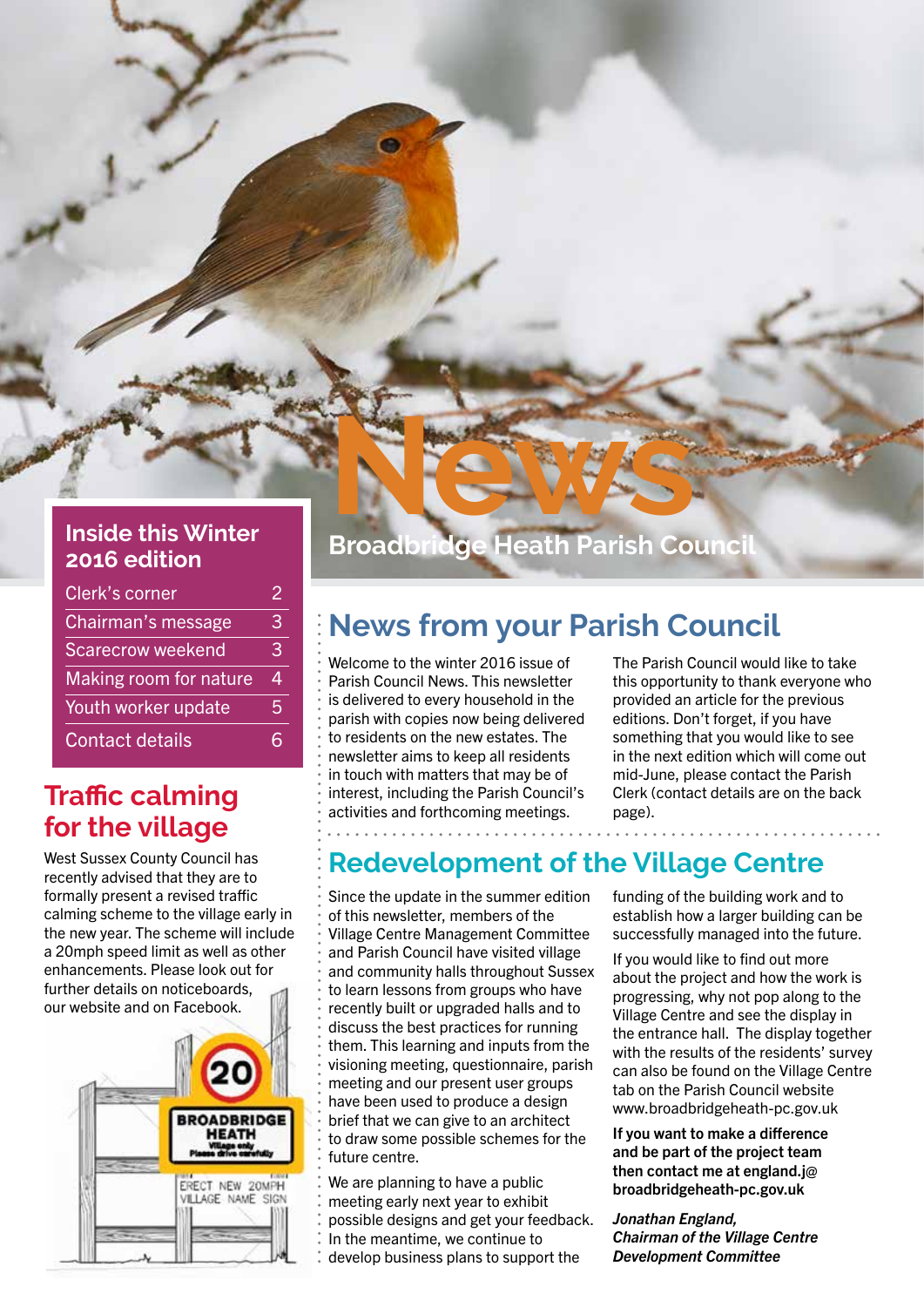

It is with great sadness that I will be leaving the Parish Council (PC) in the new year. I joined the council on 1st January 2008, nearly nine years ago, wow how time has flown!

Looking back, I have thoroughly enjoyed these years. Whilst I have had a few sleepless nights, for example when travellers decided to use our beautiful recreation ground as a stopover (my phone was red hot for a few days!), I have had many happy times. I will remember those that I have been able to help, the sense of achievement when

new play equipment is installed or when an area gets a smart new look like the war memorial. I shall recall the joy of seeing trees that have been planted grow, the feeling of accomplishment when I pick up the phone to report a problem and its fixed the next day or just seeing the kids and dog walkers enjoying a wonderfully kept green space.

I do however have two regrets… firstly, I wish I had been able to see allotments in the village. Would you believe that a Mr Ellis asked to go on our waiting list on 25th Sept 1987, yes nearly 30 years ago! And secondly, it would have been great to see play areas in the new development. Unfortunately it now looks like the young people will have new play equipment as an Easter present rather than for Christmas. I have seen the plans though for the allotments and play areas and they will be worth waiting for.

I have worked with some lovely people over the years and am always in awe that councillors give up so much of their free time for the village. I would like to

thank them all but especially Viv Edwards who has been my Chairman and trusty guide from day one, thank you Viv for all your support over the years. To my work colleagues past and present and to all others who I have worked alongside, it has been a pleasure, thank you for your help and for pointing me in the right direction on many occasion.

There are exciting times ahead for Broadbridge Heath, some of which are mentioned in this newsletter. The village shall have a new look centre as well as redesigned outside space so I would encourage everybody in the village to get behind this project. Other villages have a wonderful community space, a central hub enjoyed by all, Broadbridge Heath should have one too. So spread the word and get on board now.

So farewell, I wish your lovely village all the best for the future and have a very Merry Christmas and a Happy New Year.

With kind regards from your Clerk Mary

and a straight and a





Thousands of bulbs have been planted at both ends of the Billingshurst Road to give some welcome colour next spring. With the help of a 15-strong team from Horsham Green Gym, narcissi and crocus bulbs were planted at the western end at the beginning of November. Later in the month, councillors with the help of our Environment Officer, John, planted crocus bulbs in three circles at the eastern end by the Shell garage. Chair of the Environment and Recreation Committee, Terry Oliver, voiced his thanks to Horsham Green Gym for their hard and extremely efficient work with the bulb planting.

These new bulbs will add additional colour to those planted last year by the village signs, and it is hoped to make this an ongoing project to make attractive floral features throughout the entire village, in both the old and new development.



## **Bag it, Tie it, Bin it.**

Regretfully, complaints of the unnecessary addition of dog faeces on many of our lovely walks and open spaces are on the increase. To those who do not pick up after their beloved pooch, please don't leave home without a supply of poo bags and watch your dog when off the leash; don't let them wander off and do their business unattended.





horsham.aov.uk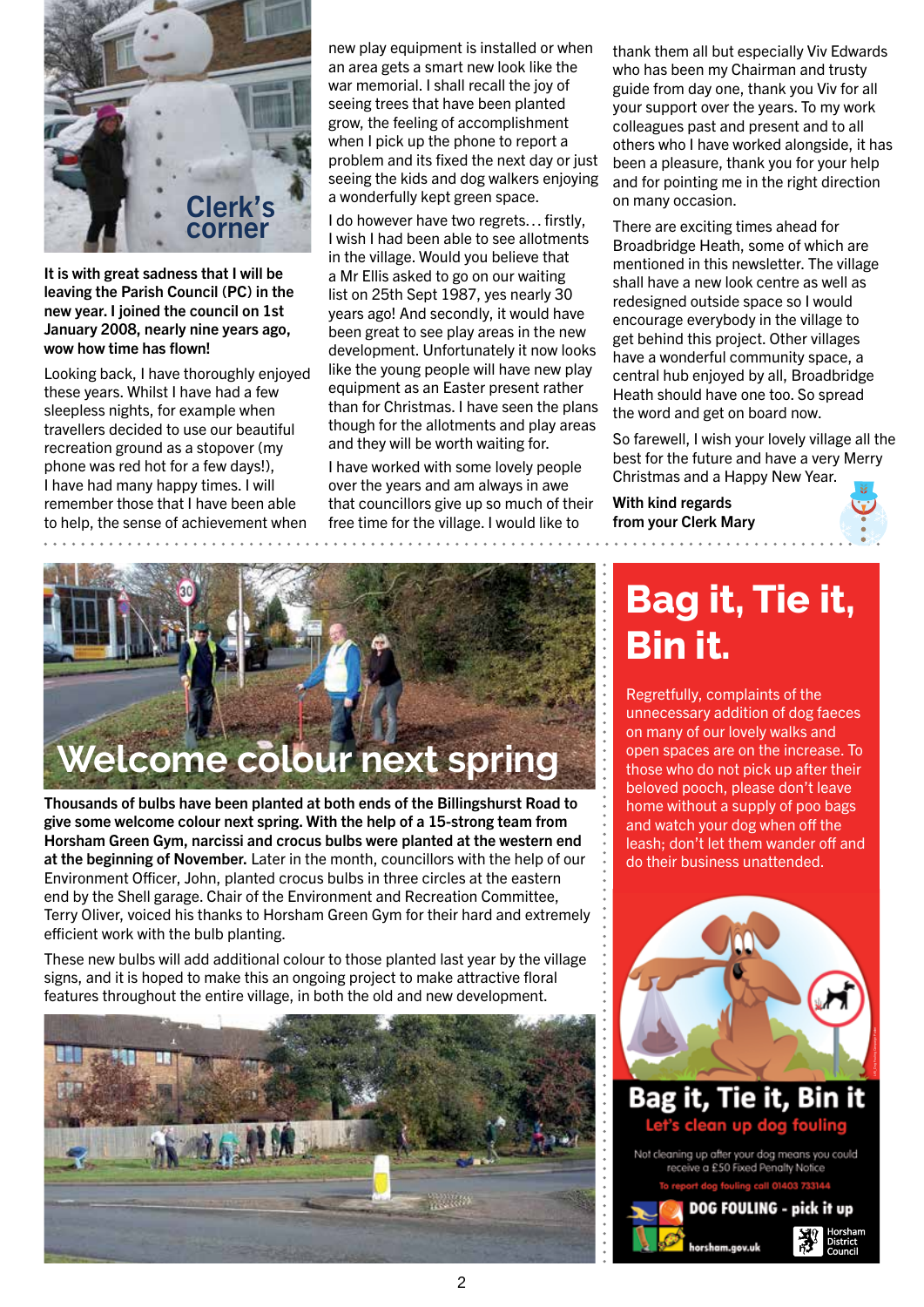# Chairman's message

Welcome to the winter edition of this newsletter. I am delighted to say that for the first time in many years we now have our full complement of councillors. Earlier this year we welcomed Philip Hobgen and Jeanne Coker as co-opted members which brings us up to the full number of 13 parish councillors designated to represent Broadbridge Heath.

The development to the south of the village continues to keep us busy. We continue to have ongoing discussions with Horsham District Council (HDC) and other involved organisations on issues such as plans for the new Neighbourhood detailed plans for the development Centre, recreation areas including the football pitches and pavilion, open spaces and allotments. Of course, much attention has been focused on the future of Shelley Primary School and we are working with representatives of the school, HDC and West Sussex County Council to find a way forward to provide the best possible primary education for children in the village.

The new east-west link road opened just before Christmas last year but we are

still waiting for traffic calming in the village. The latest update on this from West Sussex County Council (WSCC) is that they will be consulting on a Traffic Regulation Order early in 2017. The Parish Council has asked WSCC to display their plans at a special meeting hosted by the PC so that residents can see the proposed scheme and comment on the same. We have also asked for an update on the downgrading of the old bypass. Please keep an eye on agendas on the noticeboard and website for a possible meeting date.

In the autumn, we commented on the north of Old Guildford Road. Although we had some objections, the plans were passed by HDC and work on the site is expected to start in the near future. After many years of discussions, work is also expected to start soon on the new Leisure Centre, in future to be known as The Bridge.

Our programme of smartening up the village has continued this year with the provision of summer flowering hanging baskets in the centre of the

village. Even more bulbs have been planted and it is hoped that next spring the two main entrances to the village will have a colourful, vibrant display of seasonal flowers. If you have any ideas for smartening and brightening up the village we would love to hear them.

I am sorry to say that Mary Burroughs who is our Clerk and Responsible Financial Officer will be leaving us in the New Year. Mary has been with us for nine years and has been an integral part of the Parish Council. We have very much valued her hard work, tenacity and her ability to always want the best for the village. We wish her well in the future – we will miss her! The Parish Council are in the process of recruiting a new Clerk and will announce Mary's successor as soon as they are appointed.

It just remains for me to wish you all, on behalf of the Parish Council, a Happy Christmas and very best wishes for the New Year.

*Viv Edwards, Chairman, Broadbridge Heath Parish Council*

### **Scarecrow weekend** 24th and 25th September 2016

The second Scarecrow Event in the village proved to be an even more resounding success than the first. Over 30 entrants took part including individual households and families as well as groups and organisations within the village. The theme was Cartoon/Animation characters and participants were asked to leave their scarecrow outside from 10 am to 4 pm on Saturday and Sunday.

Trail maps were distributed and the weekend of 24th and 25th September saw a steady stream of people on foot, bike or in the car following the Scarecrow Trail around the



village. A tremendous amount of effort had been put into making the scarecrows and it certainly presented the judges with a really tough job. Our thanks to them for taking on a difficult task with such commitment.

We obviously have some very creative people in Broadbridge Heath, but after much deliberation it was the Mills family who were winners in the individual category for putting together a spectacular I Am Groot – the judges commented that 'it was beautifully constructed'.

In the group category, the winners were Broadbridge Heath Senior Football Club with the Mario Brothers who impressed the judges with their really well made outfits and matching accessories.



The Gala Association would like to congratulate not only the winners but everyone who entered and was involved over the weekend. Yet again, it has been very encouraging to see such a spirit of fun and community in the village. Well done Broadbridge Heath!

*Viv Edwards, Broadbridge Heath Gala Association*

### \*\*\*\*HOLD THE DATE \*\*\*\* Village Fete 2017 SATURDAY 10th JUNE 2017!

By popular demand Broadbridge Heath Gala Association will be re-introducing the ever popular Village Fête next year.

The exact format is still to be decided but is likely to include stalls, side shows, entertainment, afternoon teas, a beer tent and arena events for all to enjoy.

Local organisations/groups/societies/businesses and residents will be invited to join in and make this a fun event for the whole village.

Further details will be available on our website later this year www.broadbridgeheath.co.uk, but in the meantime make sure Saturday 10th June 2017 is in your diary!

Would you like to be involved? Contact viv@rh12.co.uk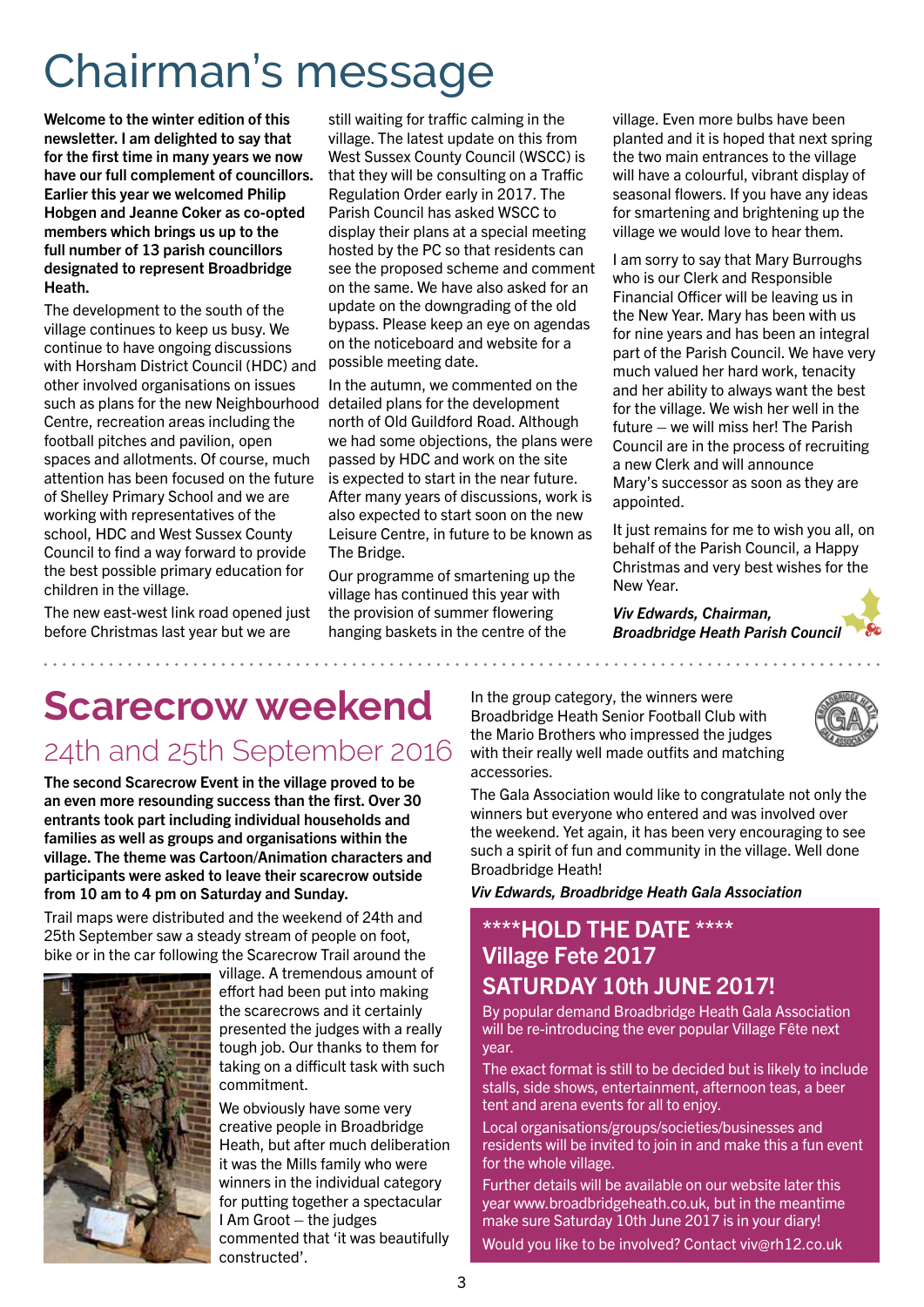## **Making room for nature**

Open space and places where wildlife can thrive are increasingly in short supply in Broadbridge Heath. However, plans are being developed to create a new conservation area on Common Land at Byfleets Lane on the northern edge of the village, adjacent to the cricket ground.

The land is already used by a variety of woodland birds, including Goldcrest, Bullfinch, Great Spotted Woodpecker, Tawny Owl and various species of tit and warbler, although most of these species are unlikely to breed here at present as the habitat is unsuitable.

Habitat improvement should benefit national conservation priority species such as the Bullfinch.

Until last year this area was used by young people for dirt jumps biking but for a variety of reasons the Parish Council has had to close the jumps.

#### Letting in the sunlight

The area is dark and overgrown with rank vegetation in places so sun-loving insects such as butterflies and bees are rarely seen.

The careful clearance of Sycamore saplings, damaged trees and other vegetation will let in sunlight which will encourage wild flowers to germinate and become established.

Some initial improvements have already been carried out including levelling an area of mounds and uneven ground in the middle of the site and the original path has been reinstated and a new circular route is being created to allow visitors to enjoy a walk around the area.

Future plans include sowing a wildflower seed mixture to create a nectar-rich wildflower meadow area that will be attractive to butterflies, bees and other insects; planting trees and shrubs to provide nest sites for birds and food for the caterpillars of butterflies and moths; and putting up bat boxes and bird nest boxes.

The rare Brown Hairstreak butterfly has been spotted near the site. It lays its eggs on young Blackthorn. Plans include planting Blackthorn whips to provide opportunities for this species to thrive.

As habitat improvements are made and wildlife gradually returns to this

area, the Parish Council hope that local residents will enjoy visiting and walking around the area.

### Join our new group of local volunteers and shape the future of this area

The work to improve this area is being coordinated by the Parish Council, with advice from local conservation experts. However, we would like to hear from anyone with suggestions for further improvements or if you would like to join a new group which is being established to carry out wildlife surveys and habitat monitoring and management. If you are interested please contact the Clerk or Councillor Terry Oliver, details are on the back page.

From April 2018, Horsham District Council, will be changing the way household waste is collected. The new service will still be as efficient and is designed to primarily improve recycling.

**Your District Councillor Matthew French**



The side-loading vehicles that are now very dated are costly to maintain, so the more common rear loading vehicles, which are approximately £100,000 cheaper per vehicle, will be purchased.

Our recycling in the district is excellent however, we are still putting between 20% to 25% of what can be recycled in our residual waste bins therefore HDC will be encouraging residents to do more recycling. With the introduction of new vehicles and an alternate weekly collection, Horsham District Council will be making a saving of nearly £1 million. This is vital as we need to find savings due to council funding from central government being cut by 60%.

This is one of many things that HDC is looking at to ensure we will not have to raise Council Tax above the rate of inflation.

I will be holding a surgery for any Broadbridge Heath residents that would like to speak to me about any matters relating to the local area or the district in general. This will be on Saturday 4th March 2017 between 10 am and Noon at St John's Community Hall. I look forward to seeing you there.

*Regards, Councillor Matthew French, Member for Broadbridge Heath, Horsham District Council* 

Did you know that West Sussex County Council offers a range of funding opportunities to community organisations. The Community Initiative Fund provides small grants to assist local community projects in reaching new people, developing services and supporting the local economy and encouraging community growth and self-reliance.

### **Your County Councillor David Sheldon**

There is no upper limit on how much funding you can request but committees will very rarely issue an award above £2,500. A higher-limit application would need to show considerable additional funding and strong community support for the initiative. Applications can be made online or by contacting talkwithus@westsussex.gov.uk

Faults or problems with roads, pavements and verges can be reported online using the Love West Sussex website (http:// love.westsussex.gov.uk) You can report problems such as potholes, non-illuminated bollards, road flooding, overgrown vegetation and damaged pavements. You can upload photos of the problem and track the progress of repairs and if you use a smartphone or tablet to report from the location of the fault it can also use your location to show the highways team exactly where problem is. You can also phone 01243 642105.

Also, if you want to report a problem with streetlights you can do so at www.lightsoninwestsussex.co.uk or by calling 0800 048 2435.

*Regards David Sheldon, Member for Broadbridge Heath, West Sussex County Council*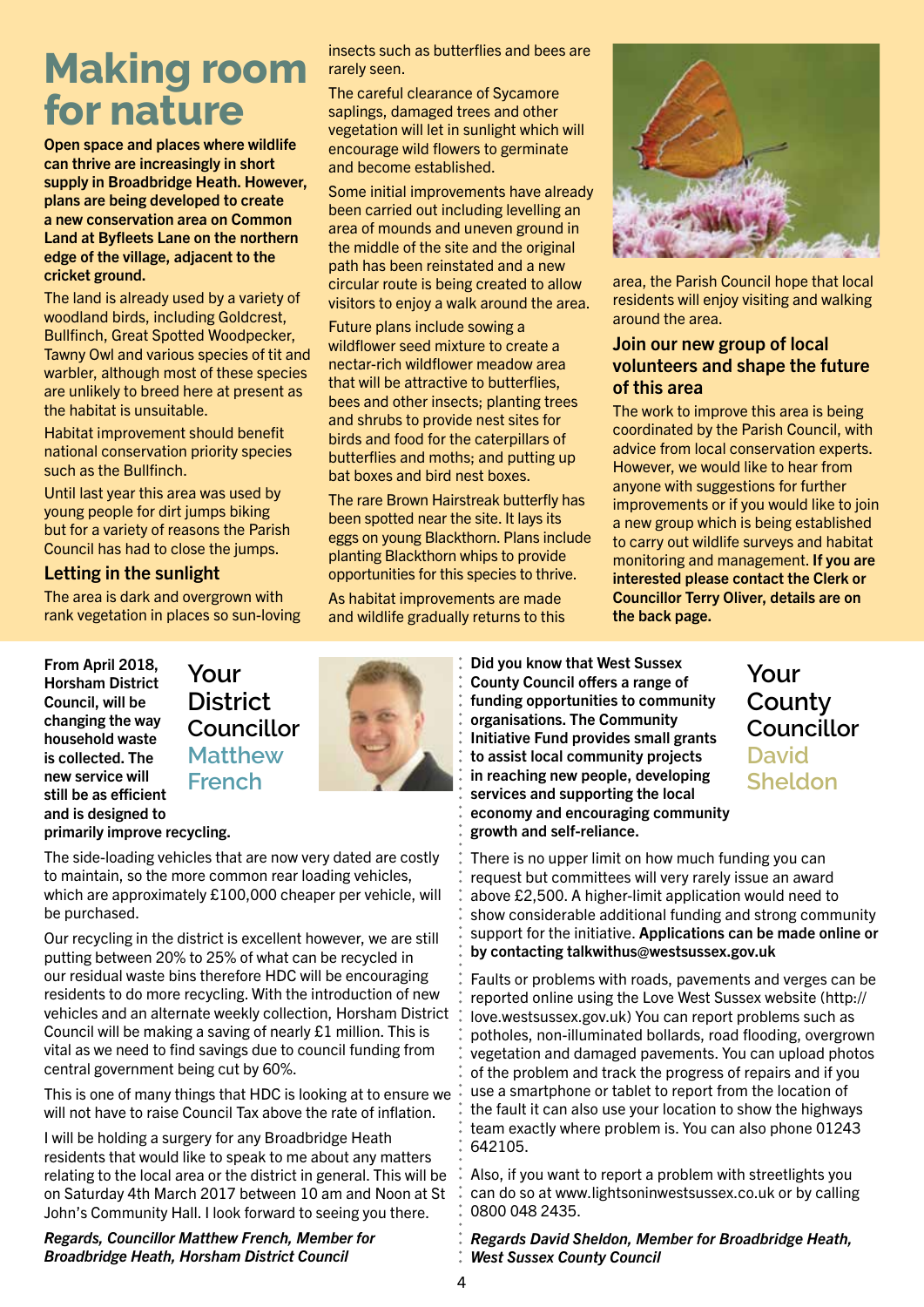# **Community youth** *Community youth Positional Section Area at the village Centre* **worker update**

### **Youth Clubs**

In September we had the joy of welcoming the new year 6's to the youth club and welcomed back the old cohort to Toasties Youth Club. This has all been possible thanks to our great team of volunteers. We meet in the Scout Hut where throughout the evening we have games, crafts and other activities. It is a great opportunity for young people to hang out with their friends in a safe space. If you are in school years 6 to 8, come along and join in the fun.

### **BBH Seniors NEW!!!**

We have started a new youth club for those in school year 9 and over. This runs every Thursday in term time at St. Johns Community Hall, 7 till 8:30pm. A place to relax with friends, listen to music, play games and be yourself.

### **Where have we been and what are we doing?**

We have organised several social outings this year including most recently a trip to Airhop. At Christmas, there will be a film night and in the February half term we will be running a pop up skate-park in a local warehouse. There will be two mobile skate parks and much more including a social space with sofas and a pool table.

In addition to village run clubs and trips we also run other activities like the Café Nero project in Horsham where we take over Café Nero from 6:00pm till 8:30pm on Friday evenings during the winter months, offering a buy one get one free for all young people in school years 8 till sixth-form. The hot chocolates are very popular!

To keep up to date on all trips, activities and youth club information, like us on Facebook at www.facebook.com/ CommunityYW

### **Schools Work**

For the last three years, Community Youth Work has been visiting Tanbridge House, Forest Boys and Millais Schools alongside other youth workers from the area. Activities have included running an Alcohol Awareness Project (Mocktail Apprentice) and being part of the Eliv:8 team, a course on raising aspirations, self-esteem and challenging behaviour.

### **Volunteer!**

Successful community youth work can only happen when we have a fantastic group of volunteers on board. We currently have a great team of volunteers that support our youth clubs, socials and other activities but we are always looking for more help and support. From as little a commitment as one evening a term or just to help on a trip or two, you can help continue the great work that is already

going on with our amazing young people.



If you would like to find out more, contact me:

Dan Fairchild 07702 492841 dan.fairchild@ horsham-matters.org.uk



Thursday 15th December: Christmas Quiz at 8.30pm

Saturday 17th December: Christmas Draw & Disco, Draw at 8.00pm

Sunday 18th December: Children's Christmas Party, 2.00 to 4.00pm, followed by Xmas Meat Draw

Christmas Eve: Family Disco

New Years Eve: Live Music with Red Tape

The Committee and Staff wish all members a Merry Christmas and a Happy New Year.

### **Annual accounts and precept requirements 2017/8**

The PC's annual accounts have been signed off by PKF Littlejohn, our external auditors and can be viewed on the PC's website.

The precept, the amount of Council Tax requested by the Parish Council (PC), will be agreed at the PC meeting in January. As always, the PC is keen to ensure that its priorities and initiatives reflect the wishes of the electorate. If you have any ideas or suggestions on how we spend the annual precept, we would be most pleased to hear from you. Also, don't forget that the Parish Council has a small fund for helping local organisations. Details of our grant awarding policy and an application form can be found on our website.

### **Bus services to Broadbridge Heath**

At the Parish Council meeting in November, Councillors discussed the details of a request, supported by a petition signed by around 100 people, for a sustainable evening and Sunday bus service. If you would like to see the petition it can be found at www.change.org/p/provide-broadbridge-heathwith-a-sustainable-evening-and-sunday-bus-service

Bus companies have advised that it is not possible without funding to provide more services and suggested approaching the Parish Council.

Whilst it is West Sussex County Council's responsibility to subsidise bus services they will only do this if a route is well used. Bus companies have advised that it is not possible without funding to provide more services and they have suggested that this matter be considered by the Parish Council.

It was also suggested that the PC may like to work with other councils to introduce/improve evening and Sunday services on routes 63, 93 and 100.

Before pursuing this further, the Parish Council would like to gauge the strength of feeling for an extended service to/from Horsham in the evenings and on a Sunday and potentially whether residents would be prepared to pay for this from precept.

If an extended service is something that you would like to see, please contact the Clerk.